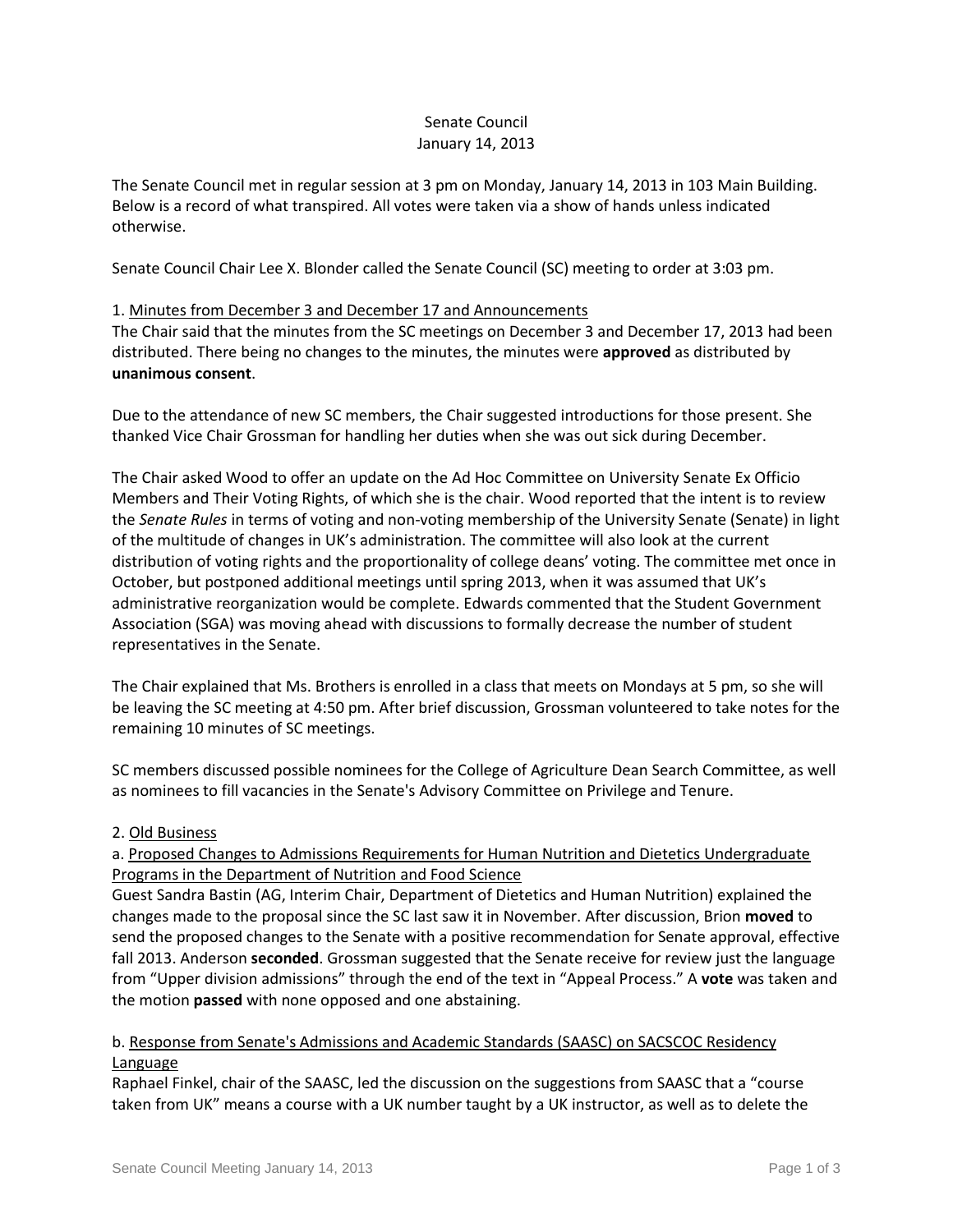asterisked interpretation paragraph at the end of *Senate Rules 5.4.1*. There was brief discussion. Brion **moved** to send the proposed changes to the Senate's Rules and Elections Committee (SREC) for codification. Wasilkowski **seconded**. SC members discussed the timing of the Senate's review and wondered if it would be better to send it directly to the Senate. Brion **withdrew the motion.** 

Wood **moved** to send the changes recommended by the Senate's Admissions and Academic Standards Committee to the Senate for approval with a positive recommendation from the SC. Wasilkowski **seconded**. Grossman suggested that the Senate receive a track changes version of the *SR*. A **vote** was taken and the motion **passed** with two opposed. SC members agreed that Davy Jones, SREC chair, should review the proposed changes prior to them being presented to the Senate for approval.

## c. Response from SAASC on Reference in Senate Rules to Nonexistent Form for "I" Grade

Finkel recapped the issue for SC members and stated that the recommendation from the SAASC was to require each department to be responsible for maintaining records regarding the details surrounding why a student was given an I grade. Each department is responsible for recording information for each I grade, specifying: 1. the student: name and student number; 2. the course number: number, hours of credit, semester, year, instructor of record; 3. work to be completed and basis for grading; and 4. time frame for completing the incomplete (not exceeding 12 months). The information should be filed with the department chair for undergraduate students and with the director of graduate studies for graduate students. It is preferable that the information be signed and dated both by the student and the instructor of record and allows no more than 12 months to complete needed work. In addition, the Senate should offer instructors a form to use, although use of that specific form should not be mandatory. SC members discussed the recommendations.

Grossman suggested that the department chair be responsible for all I forms, not just I forms for undergraduate students. Neither Finkel nor other SC members objected to the modification that the department chair or designee will be responsible for the forms. Finkel commented that it was not clear how instructors will know that a form is required.

Wasilkowski **moved** to send the proposed suggestions to the Senate's Rules and Elections Committee (SREC) and Christ **seconded**. There being no further discussion, a **vote** was taken and the motion **passed** with none opposed.

d. Response from SAASC on Contradiction in Senate Rules: XE/XF and Retroactive Withdrawals Finkel explained the recommendation from the SAASC to SC members. There was extensive discussion about how the proposed changes would affect the retroactive withdrawal appeals process, the University Appeals Board, and the intent of the existing language. After awhile, Christ **moved** to return the proposal to the SAASC for clarification and review. Wasilkowski **seconded**. A **vote** was taken and the motion **passed** with none opposed.

# 3. Proposed Final Approval for One-Year Masters in Public Administration and One-Year Masters in Public Policy Programs (calendar issue)

Guests Dwight Denison (Martin School of Public Policy and Administration, director of graduate studies) and Merl Hackbart (Martin School of Public Policy and Administration, interim director) explained how the proposal differed from the proposal offered to SC in March 2012. There was extensive discussion among those present. Eventually, it was agreed that Hackbart and Denison will revise the proposal and return to the SC prior to the next Senate meeting.